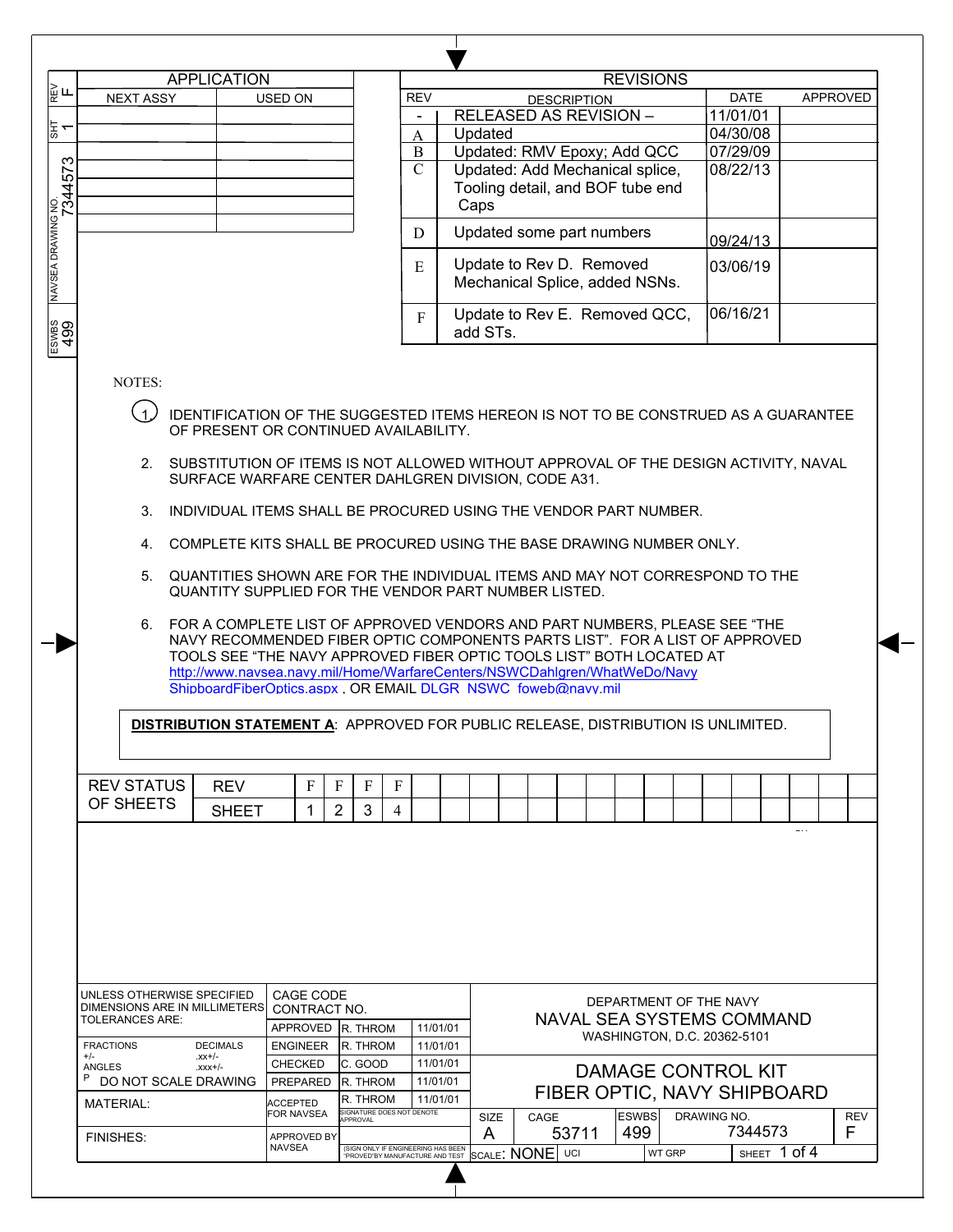| ∏<br>⊮⊞<br>동지                 | <b>ITEM</b><br>NO. | NATIONAL STOCK<br><b>NUMBER</b> | QTY<br><b>REQD</b>       | COMBINATION OF ADOPTED<br>$\left(1\right)$<br><b>ITEMS</b>                         | APPROVED<br><b>TOOLS</b><br>REF NO. |            |
|-------------------------------|--------------------|---------------------------------|--------------------------|------------------------------------------------------------------------------------|-------------------------------------|------------|
|                               | <b>NA</b>          | <b>NONE</b>                     | $\overline{\phantom{a}}$ | DAMAGE CONTROL KIT,<br>OPTICAL FIBER, NAVAL SHIPBOARD,<br>COMPOSED OF:             | $\star$                             |            |
|                               | $\mathbf{1}$       | 5140 01 645 7420                | $\mathbf{1}$             | ROLLUP POUCH                                                                       | TL-0068                             |            |
| MAVSEA DRAWING NO.<br>7344573 | $\overline{2}$     | 6540 01 443 7953                | $\mathbf{1}$             | SPECTACLES, NYLON UTILITY<br><b>FLEX HEAD</b>                                      | TL-0071                             |            |
| ESWBS<br>499                  | 3                  | 5110 01 419 3137                | $\mathbf{1}$             | STRIP TOOL, CABLE JACKET                                                           | TL-0012                             |            |
|                               | 4                  |                                 |                          | <b>DELETED</b>                                                                     |                                     |            |
|                               | 5                  |                                 |                          | <b>DELETED</b>                                                                     |                                     |            |
|                               | 6                  |                                 |                          | <b>DELETED</b>                                                                     |                                     |            |
|                               | $\overline{7}$     | <b>NONE</b>                     | $\mathbf{1}$             | <b>HEADBAND LIGHT</b>                                                              | TL-0035                             |            |
|                               | 8                  | <b>NONE</b>                     | 4                        | INDIVIDUAL BATTERIES, AA, (2-<br>HEADLIGHT, 2 - VFL)                               |                                     |            |
|                               | 9                  | <b>NONE</b>                     | $\overline{4}$           | FURCATION UNIT, 8-FIBER, 3<br>FEET LONG (A-A-59729)                                | /1                                  |            |
|                               | 10                 | <b>NONE</b>                     | $\mathbf{1}$             | <b>MARKING PEN</b>                                                                 | TL-0046                             |            |
|                               | 11                 | <b>NONE</b>                     | $\overline{2}$           | VELCRO TIES, PACKAGE OF 10,<br>HEAVY DUTY, 18" LONG, RED                           |                                     |            |
|                               | 12                 | 9N6060-01-423-1029              | 18                       | ST COUPLING ADAPTER, SM,<br><b>COTS</b>                                            | /1                                  |            |
|                               | 13                 | 6540 01 620 1270                | 10                       | ISOPROPYL ALCOHOL SOAKED<br>PADS, SEALED                                           | TL-0002                             |            |
|                               | 14                 | <b>NONE</b>                     | $\overline{4}$           | JUMPER, DUPLEX, LSZH, (MM)<br>100 FEET, WITH 106 812 274<br><b>COTS CONNECTORS</b> | /1                                  |            |
|                               | 15                 | <b>NONE</b>                     | $\overline{4}$           | JUMPER, DUPLEX, LSZH, (SM)<br>100 FEET, WITH 106 812 258<br>COTS CONNECTORS        | /1                                  |            |
|                               |                    |                                 |                          | <b>ESWBS</b><br>SIZE<br>CAGE                                                       | DRAWING NO.                         | <b>REV</b> |
|                               |                    |                                 |                          | 499<br>53711<br>A<br><b>SCALE: NONE</b> UCI<br>WT GRP                              | 7344573<br>SHEET 2 of 4             | F.         |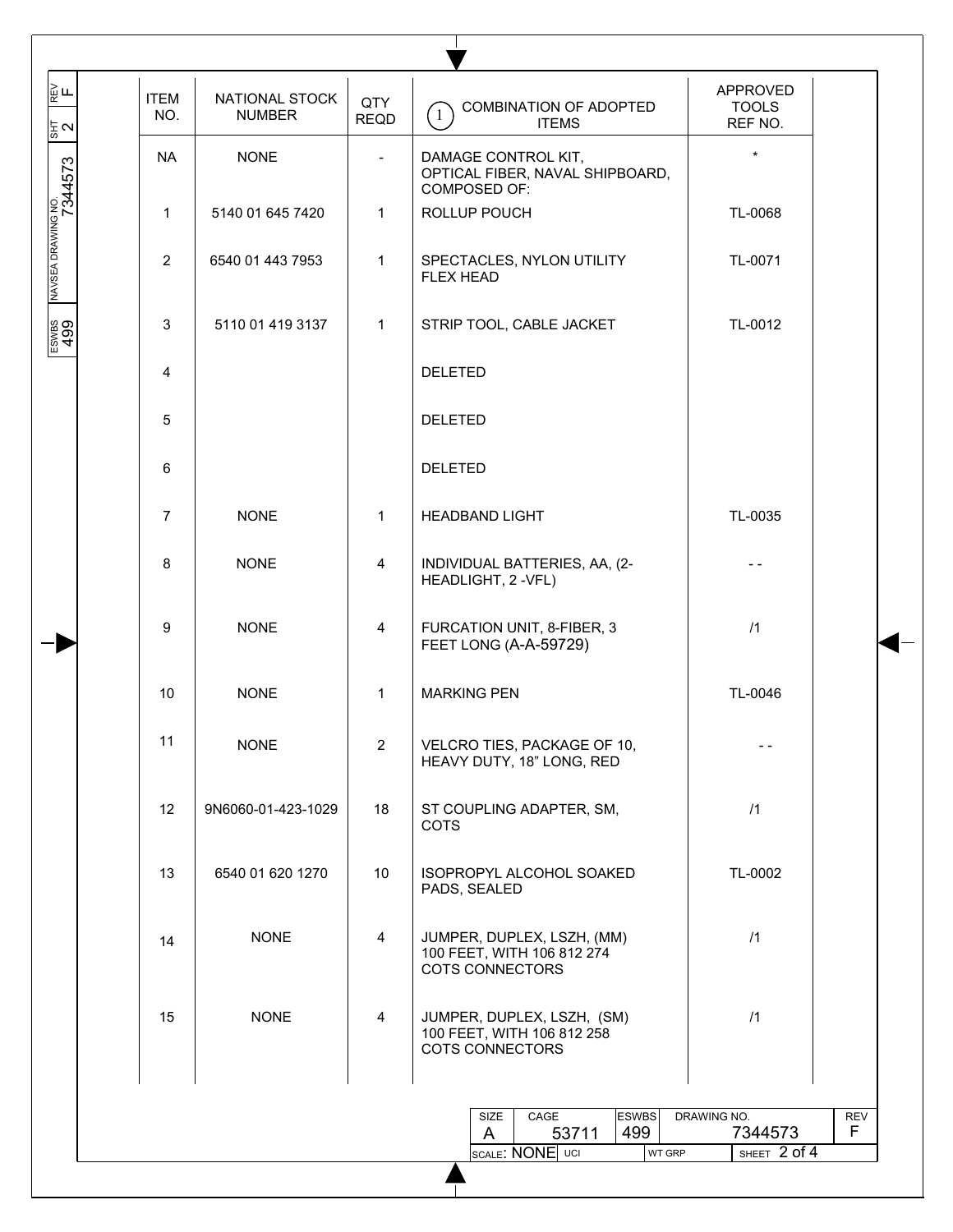| ∏<br>⊮ ∟<br> ‡ ෆ              | <b>ITEM</b><br>NO. | NATIONAL STOCK<br><b>NUMBER</b> | QTY<br><b>REQD</b> | <b>COMBINATION OF ADOPTED</b><br>$\left(1\right)$<br><b>ITEMS</b>                      | APPROVED<br><b>TOOLS</b><br>REF NO.       |
|-------------------------------|--------------------|---------------------------------|--------------------|----------------------------------------------------------------------------------------|-------------------------------------------|
|                               | 16                 | 7920 01 321 6791                | $\mathbf{1}$       | CLOTH, CLEANING, WHITE                                                                 | TL-0016                                   |
| MAVSEA DRAWING NO.<br>7344573 | 17                 | <b>NONE</b>                     | $\mathbf{1}$       | <b>INSTRUCTION MANUAL, ST</b><br>CONNECTOR                                             |                                           |
|                               | 18                 | 8145 01 609 1267                | $\mathbf{1}$       | CASE FOR DAMAGE CONTROL<br>KIT AND OTDR KITS                                           | TL-0133                                   |
| ESWBS<br>499                  | 19                 | <b>NONE</b>                     | 1                  | PLASTIC BOX 6 CHAMBER, LARGE                                                           |                                           |
|                               | 20                 | 5120 01 578 3509                | $\mathbf{1}$       | VISUAL FAULT LOCATOR                                                                   | TL-0096                                   |
|                               | 21                 |                                 |                    | <b>DELETED</b>                                                                         |                                           |
|                               | 22                 | <b>NONE</b>                     | 20                 | TUBE FITTING, BLOWN OPTICAL<br>FIBER, END CAP COUPLER<br>(CID A-A-59731-EC)            | /1                                        |
|                               | 23                 | <b>NONE</b>                     | 4                  | TAPERED TUBE PLUG, BOF, 12-<br>OR 18- FIBER BUNDLES (A-A-<br>59730-TTP-3)              | /1                                        |
|                               | 24                 | 6080 01 377 4502                | $\mathbf{1}$       | POLISHING PLATE GLASS 6x6"                                                             | TL-0062                                   |
|                               | 25                 | 6675 01 420 5614                | 1                  | TEMPLATE, M83522 CUT LENGTH                                                            | TL-0083                                   |
|                               | 26                 | 5110 01 419 4360                | $\mathbf{1}$       | CLEAVER, FIBER OPTIC                                                                   | TL-0014                                   |
|                               | 27                 | 5110 01 419 4361                | 1                  | STRIP TOOL, OPTICAL FIBER                                                              | TL-0078                                   |
|                               | 28                 | 5110-00-246-0975                | $\mathbf{1}$       | STRIPPER, OFCC, 18 AWG (.0395)                                                         | TL0081                                    |
|                               | 29                 | <b>NONE</b>                     | 18                 | ST CONNECTORS, SM, COTS                                                                | /1                                        |
|                               | 30                 | 5120 01 438 6563                | $5\phantom{.0}$    | TWIST ON DISPENSING NEEDLE, 20<br>GAUGE X 1"                                           | TL-0031                                   |
|                               | 31                 | <b>NONE</b>                     | $\mathbf{1}$       | POLISHING TOOL, FOR ST<br>CONNECTOR 2.5mm                                              | TL-0063                                   |
|                               | 32                 | 5110 01 419 5283                | $\mathbf 1$        | <b>KEVLAR SHEARS</b>                                                                   | TL-0045                                   |
|                               | 33                 | 5350 01 376 9388                | $\mathbf{1}$       | POLISHING PAPER, 1 MICRON<br>ALUMINUM OXIDE, MYLAR BACK<br>SHEET, 5.5"x5.5" MIN, 50 PK | TL-0057                                   |
|                               |                    |                                 |                    | <b>ESWBS</b><br>SIZE<br>CAGE<br>499<br>53711<br>A                                      | DRAWING NO.<br><b>REV</b><br>F<br>7344573 |
|                               |                    |                                 |                    | SCALE: NONE UCI<br>WT GRP                                                              | SHEET 3 of 4                              |